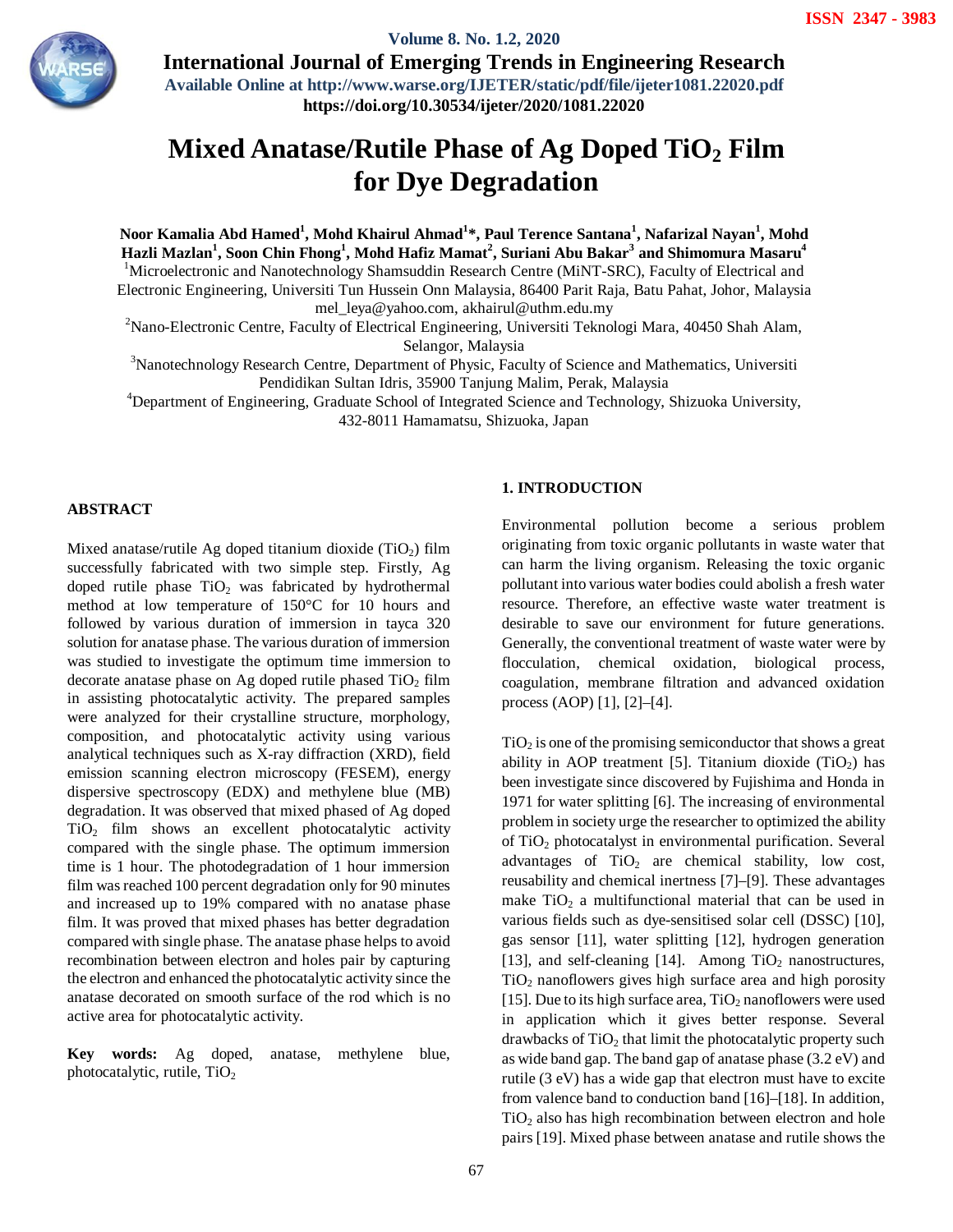synergistic effect for enhanced photocatalytic activity. Several studies has been done into the development of the mix phases between rutile and anatase in charge separation between electron and holes pair [20]. These drawbacks also can be counter with the doping process with metal, non-metal and transition metal [21], [22]. The incorporation of nobel metal such as Au, Al and Ag into the parent lattice of  $TiO<sub>2</sub>$  may overcome the drawbacks of the photogenerated electron lifetime [23]. This metal will act as electron trapped that can give a longer lifetime to the electron that can react with the target contaminants [24]. This may due to the location of Ag Fermi level lower than  $TiO<sub>2</sub>$  conduction band [25]–[27]. Ag particle also has the ability to generate surface plasmon resonance (SPR) that can lower the band gap energy and subsequently enhance the photocatalytic activity of the film [28]. Ag exhibit a great ability in anti-bacterial effect which is a huge advantages for waste water treatment [29]. The synergistic effect of anatase/rutile heterojuction with Ag as electron trapper leads to excellent photocatalytic activity. Generally, many preparations have been reported in metal doped fabrication such as sol-gel spin coating [30], [31], solvothermal method [32], [33], electro-chemical synthesis [23] and reduction by using UV irradiation [34]. Though, the above-mentioned methods have several disadvantages of insufficient contact, low efficiency and consume a long period to prepare the sample.

From the previous study, most of the researcher mainly concentrated in synthesizing  $TiO<sub>2</sub>$  powders due to the higher photocatalytic activity than immobilized catalyst or film [35]. However, the disadvantages of post-separation between treated water and powder after the photocatalytic process can cause more serious problem to the aquatic life. Moreover, powder catalyst also has a limit in continues flow system [36]–[38]. Preparation of the catalyst on a film or immobilized catalyst may possible to overcome the stated problem.

In this project, mixed anatase/rutile phase of Ag doped  $TiO<sub>2</sub>$ film will be prepared using two simple step which is hydrothermal process and immersion in tayca 320. Hydrothermal technique could be a liquid-deposit method exploitation soft chemistry and provides a uniform thin film assisted with stable temperature and pressure. This film is expected to solve the stated problem and enhanced the photocatalytic activity. The administration of the experiment was done with tayca 320 for differential duration immersion of various hours shows the degradation level of the dye in waste water treatment increased compared by without the assisting of anatase phase. The fabricated  $TiO<sub>2</sub>$  were characterized by the exploitation of XRD, EDX, FESEM, and photodegradation of MB to investigate the morphology, elemental structural and efficiency of the film in photodegradation.

## **2. MATERIALS AND METHODS**

## **2.1 Fabrication of mixed phases AR-Ag/TiO<sup>2</sup> film**

Fluorine doped tin oxide (FTO) substrate was used in this experiments. The FTO glass was cut into 35 mm x 35 mm dimension. The substrate was cleaned using sonication method by using acetone, ethanol and deionized (DI) water with the volume ratios of  $(1:1:1)$  for 10 minutes followed by drying in ambient air. First stage of fabrication was by using hydrothermal method to fabricate rutile phase of  $\text{Ag/TiO}_2$ film. 80 ml DI water was mixed with 80 ml of HCl. The solution was stirred for 5 minutes. The hot plate was set to 212 $^{\circ}$ C. Then, put 0.0569 g of AgNO<sub>3</sub> and continued stirring for 30 minutes. The temperature was reduced to room temperature and 0.1 M of TBOT was dropped wisely into the solution. Stirred the solution until the solution is cleared. Put the FTO substrate with conducting FTO surface facing upward and pour the prepared solution into the Teflon made liner. Place the autoclave inside the oven at 150 °C for 10 hours. The autoclave was taken out from the oven and cooled down at room temperature. The prepared sample was rinse with DI water several time and dried at 100°C for 30 minutes. The second step was prepared for the addition of anatase phased. The immersion duration of rutile phase of  $\text{Ag/TiO}_2$ film in tayca 320 was varied for 1 hour and 2 h ours. After immersion the sample was annealed at 450°C for 1 hours.  $R-Ag/TiO<sub>2</sub>$  denoted as rutile phase of  $Ag/TiO<sub>2</sub>$  film without anatase phase.  $AR1-Ag/TiO<sub>2</sub>$  denoted as mixed phases of anatase and rutile that immersed for 1 hour in tayca 320 while  $AR2-Ag/TiO<sub>2</sub>$  denoted as 2 hour immersion.

# **2.2 Characterization mixed phases AR-Ag/TiO<sup>2</sup> film samples**

The successful fabricated mixed phases  $AR-Ag/TiO<sub>2</sub>$  film from the hydrothermal method and immersion method is characterized by using FESEM JEOL-7600F to study the surface morphologies and the elemental property of the samples. The XRD PANalytical X-Pert Powder was used to examine the structural property. The result shows the x-ray intensity versus 2θ. The range of the 2θ value was set from 20 to 80 degree. The efficiency of prepared sample was tested by using photodegradation of MB. The concentration of MB after treatment was examine by using UV-Vis spectroscopy.

## **2.3 Photocatalytic degradation of MB**

Photocatalytic experiments was conducted to investigate the ability of  $AR-Ag/TiO<sub>2</sub>$  film in dye degradation. MB was used as a model of a waste water. 5 PPM concentration of MB with pH 12 was used in this study. The film was exposed with Xenon lamp (150 watt) to eliminate the unwanted impurity on top of the sample for 30 minutes. Then, the sample was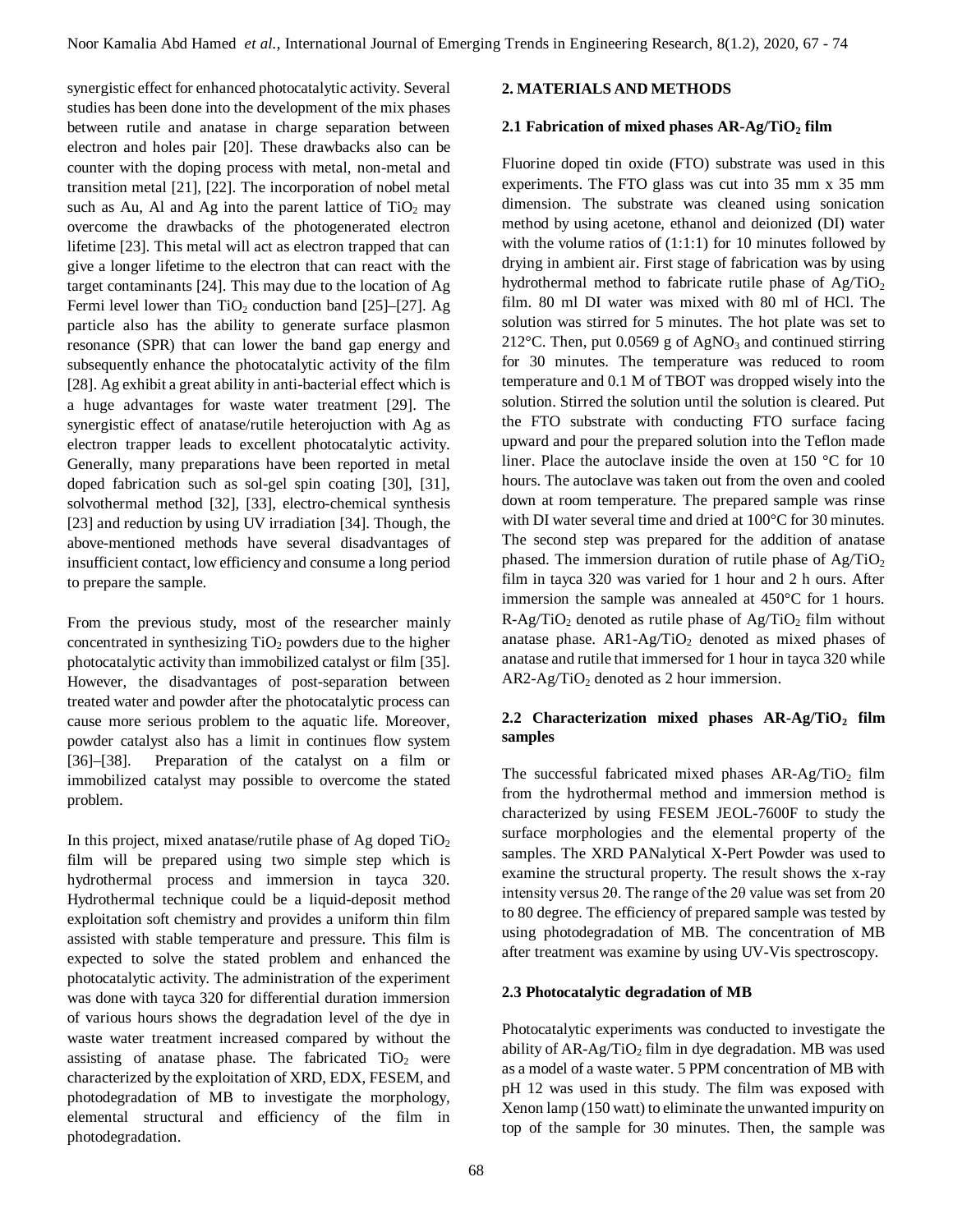immersed in 100 ml of MB solution in dark condition for 30 minutes to promote adsorption-desorption of the sample. Then, the sample was irradiated with light for 120 minutes. The whole reactor was covered in a black box to refrain it from other source of light. Figure 1 shows the illustration of photocatalytic reactor for this study.



**Figure 1:** The illustration of photocatalytic reactor

At constant time interval, 3 ml of MB solution was withdrawn for sampling. The concentration of MB was observed at wavelength 664 nm. The percentage dye degradation was calculated by using Equation (1):

MB degradation = 
$$
\frac{\text{Ao- At}}{\text{Ao}}
$$
 x 100 (1)

Where  $A_0$  is the initial absorbance of MB solution and  $A_t$  is the absorbance of MB solution at time t.

#### **3. RESULTS AND DISCUSSIONS**

#### **3.1 Structural property**

The X-Ray Diffraction (XRD) characterization was used to study the structural properties of the  $TiO<sub>2</sub>$  samples. The XRD pattern shown in Figure 2 shows the  $TiO<sub>2</sub>$  were well crystalized. The peaks in XRD pattern shows anatase peak at 2 theta value of 25.28° on plane (101) and rutile peaks at 27.45°, 36.08°, 41.23°, 36.08° and are related to R(110),  $R(101)$ ,  $R(111)$  and  $R(211)$  planes [39]. No anatase peak was detected for  $R-Ag/TiO<sub>2</sub>$  sample. This may due to the acidic solution from the prepared sample that produce rutile phase. The acidic solution tend to produce rutile phase while alkaline solution tend to produce anatase phase in hydrothermal method [40]. The presence for anatase peak and rutile peaks can be viewed in the XRD spectra for both sample for  $AR1-Ag/TiO<sub>2</sub>$  and  $AR2-Ag/TiO<sub>2</sub>$ . The anatase peaks was

achieved by immersion with tayca 320 solution for each sample with time parameter of increment of 1 hour and 2 hours. Good crystallinity of catalyst will provide high electron mobility to the surface and enhanced the photocatalytic activity [41]. The role of anatase phase will explained in photodegradation of MB section. No Ag peak detected due to the lower percentage used and XRD unable to detect by XRD detector [27].



**Figure 2:** XRD pattern of R-Ag/TiO<sub>2</sub> film and AR-Ag/TiO<sub>2</sub> film prepared at 1 hour and 2 hours

#### **3.2 Elemental analysis**

Elemental analysis was conducted by using EDX to investigate the elemental property of the prepared sample. Figure 3 shows the area that chosen for analysis and the element that exist in the sample. All the sample has a titanium (Ti) and oxygen (O). No impurity detected on the sample proved that our sample has pure  $TiO<sub>2</sub> film$ . Table 1 shows the atomic percentage for prepared sample detected by EDX signal. The present of carbon (c) element may due to the carbon tape used during characterization of the sample. The R-Ag/TiO<sub>2</sub> sample shows Ti and O as  $22.58\%$  and  $74.69\%$ , respectively. For  $AR1-Ag/TiO<sub>2</sub>$  sample shows Ti and O as 20.05 % and 76.62% while  $AR2-Ag/TiO<sub>2</sub>$  sample shows Ti and O as 23.46 % and 74.24 %. No significant different between the samples. The obtained atomic percentage for all sample which confirms the stoichiometry of  $TiO<sub>2</sub>$  elements.

**Table 1:** Atomic percentage of different sample

| Elemen                            | $R-Ag/TiO$ | $AR1-Ag/TiO$ | $AR2-Ag/TiO$ |
|-----------------------------------|------------|--------------|--------------|
|                                   |            | 2            | 2            |
|                                   | (% )       | (% )         | (% )         |
| Ti                                | 22.58      | 20.05        | 23.46        |
| $\scriptstyle\rm\scriptstyle{(})$ | 74.69      | 76.62        | 74.24        |
| C                                 | 2.73       | 3.33         | 2.30         |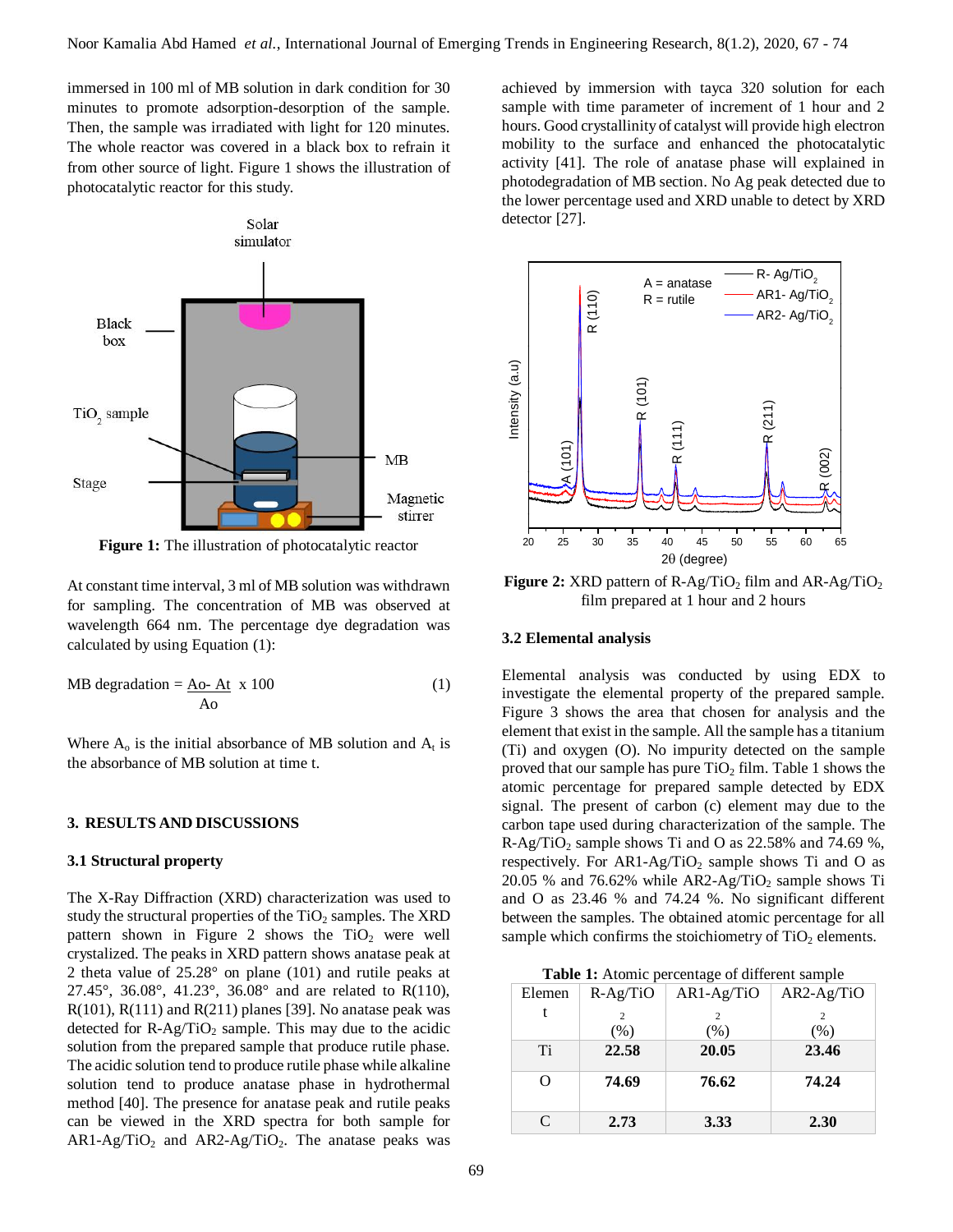

**Figure 3:** Elemental property of (a)  $R-Ag/TiO<sub>2</sub>$  film and  $AR-Ag/TiO<sub>2</sub>$  film prepared at (b) 1 hour and (c) 2 hours

## **3.3 Surface morphology**

The field emission scanning electron microscopy (FESEM) is used to observe a surface morphology of the prepared sample. The FESEM has higher resolution, so that samples can be magnified at higher level. The surface morphology of the prepared  $TiO<sub>2</sub>$  film with different immersion hour duration are shown in Figure 4. It is indicated from figure 2(a) is without immersion while figure 4(b) has an hour of immersion and figure 4(c) has 2 hours immersion.

The rutile structure was formed from the chain of  $TiO<sub>6</sub>$ octahedral along the c-axis. The  $TiO<sub>6</sub>$  octahedral formed through one shared edge while two chain formed through points [42]. This may due to the Cl<sup>-</sup> ions restricted hydrolysis of titanium and form the rods structure instead of particle [43]. Detail information about formation of flower-like structure was explained in detail elsewhere [44]. All the films shows a flowerlike structure. The size of the rod is range 90 to 120 nm. No changes on morphology was expected after the immersion process. There is a layer build up on the flowerlike structure as the rate of immersion increases. This may due to the tayca 320 is absorbed and attach on the flower of  $TiO<sub>2</sub>$ . The annealing treatment after the immersion help the anatase nanoparticle to attach onto rods. The inset images in each images shows the tayca 320 was successfully attach on the flower TiO<sub>2</sub>. The anatase nanoparticle with size  $3-5$  nm has decorated on the smooth surface of rods of flower and hence enhanced the active site for photocatalytic process to take place. The rod structure has an exhibit good electron mobility and efficient electron and hole separation over  $TiO<sub>2</sub>$ surface[45], [46]. In addition, flower-structure can produce multiple reflection that provide more photon for  $TiO<sub>2</sub>$  to generate electron [47].



**Figure 4:** Surface morphology of (a) R-Ag/TiO<sub>2</sub> film and  $AR-Ag/TiO<sub>2</sub>$  film prepared at (b) 1 hour and (c) 2 hours

## **3.4 Photocatalytic analysis**

The investigation of prepared sample towards MB degradation was conducted in order to find the efficiency. Figure 5 shows the decreasing initial absorbance of MB that disappeared almost completely after 90 minutes of irradiation at 664 nm wavelength. Figure 5(b) is the photolysis (absence of catalyst) experiment and was conducted to act as a reference. Figure 5(b)-(d) shows the absorbance result for  $R-Ag/TiO<sub>2</sub>$  and  $AR-Ag/TiO<sub>2</sub>$ . The result also shows the time dependent of light irradiation of the prepared samples. Figure 6 shows degradation rate of MB is plotted against time to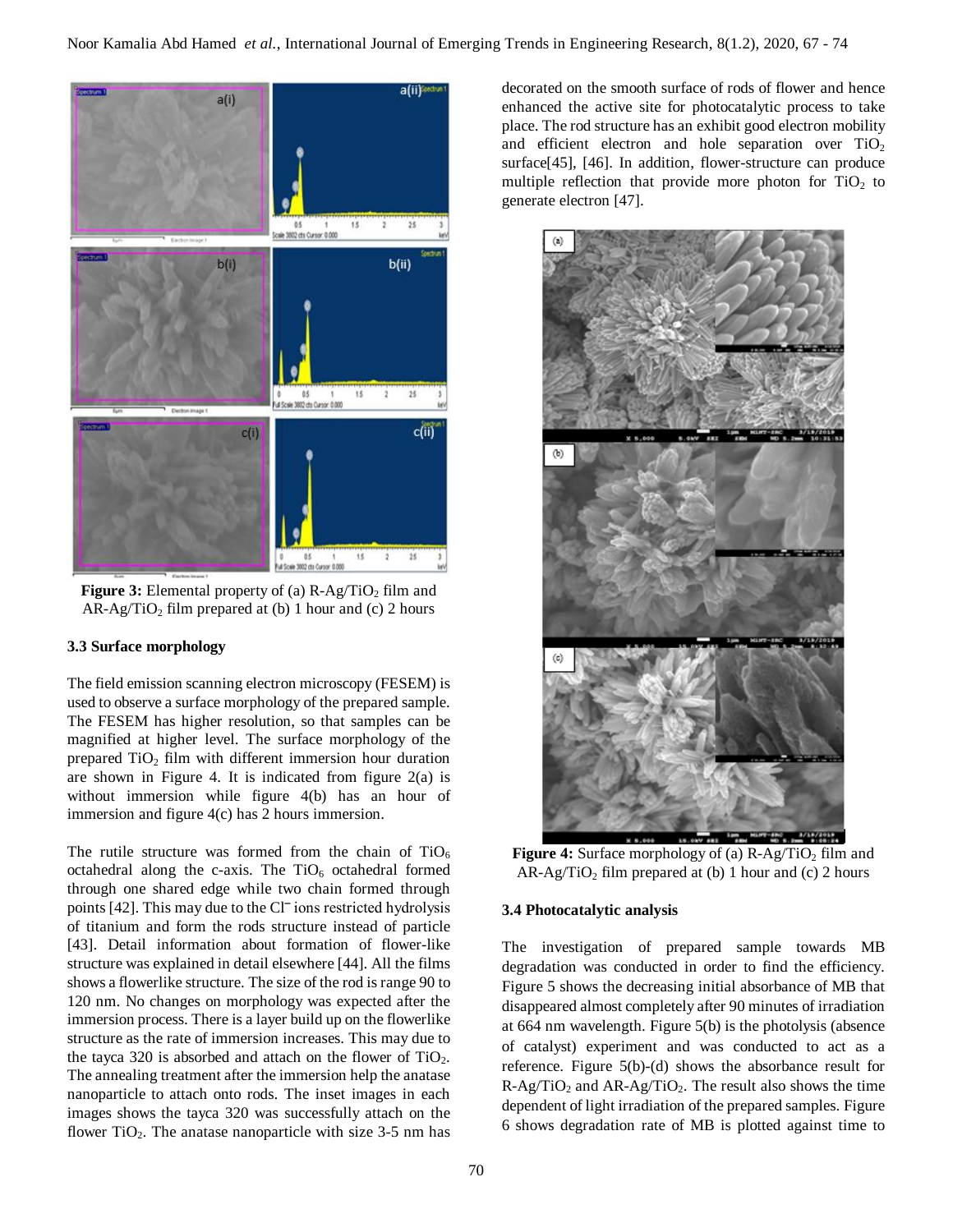observe the photocatalytic efficiency for all samples. The direct photolysis shows 66% degradation,  $R-Ag/TiO<sub>2</sub>$  film shows 85%, AR1-Ag/TiO<sub>2</sub> film has 98% and AR2-Ag/TiO<sub>2</sub> film has 94%. This results exhibits the anatase phase play an important role in enhancing photodegradation of MB. For  $R-Ag/TiO<sub>2</sub>$  film also has high degradation. It proved that the single crystalline which is rutile phase can provide good mobility. Then, Ag metal play an important role in capturing electron that act as electron trap. This phenomenon also agreed with previous study [48]. The Schottky barrier that develop between  $TiO<sub>2</sub>$  and Ag metal enhance the electron lifetime and provide more time for electron and hole to react with the targeted contaminants [49]. Moreover, the addition of anatase nanoparticle that developed from the immersion of tayca 302 give a huge advantage by providing active surface site. The anatase phase also assisted to hold electron more after being capture from  $R-Ag/TiO<sub>2</sub>$  film.



**Figure 5:** Photodegradation of MB for (a) photolysis (b)  $R-Ag/TiO<sub>2</sub>$  film and  $AR-Ag/TiO<sub>2</sub>$  film prepared at (c) 1 hour and (d) 2 hours

The 2 hours immersion shows the decreased in photodegradation which is only 94% degradation. This reduced result may be too much anatase nanoparticle decorated on the rods and act as the recombination centre. This phenomenon will lead to decrease the photocatalytic activity. In photocatalytic activity, several factors contribute to the high degradation such as crystallinity, surface morphology and surface chemistry [50], [51]. One of the important factor is lifetime electron that produce during the excitation. This will hold electron longer and help to electron and hole to react with the contaminants. Figure 7 shows the

illustration of electron flow between anatase and rutile phase.

The electron excited from valence band (VB) to the conduction band (CB) upon irradiation that has enough energy. The photogenerated electron flow from anatase phase to rutile phase while the photogenerated hole flow from the opposite site from rutile phase to anatase phase. This may due to the anatase anatase/rutile heterojunction that exsist in bi layer film or composite powder [52], [53]. This heterojunction inhibit the recombination beween electron and hole. Subsequently, the electron was further trapped in Ag element and give more lifetime to the electron to react with the contaminants.



**Figure 6:** Degradation percentage for photolysis, R-Ag/TiO<sub>2</sub> film and  $AR-Ag/TiO<sub>2</sub>$  film prepared at 1 hour and 2 hours



**Figure 7:** The illustration of electron flow between anatase and rutile phase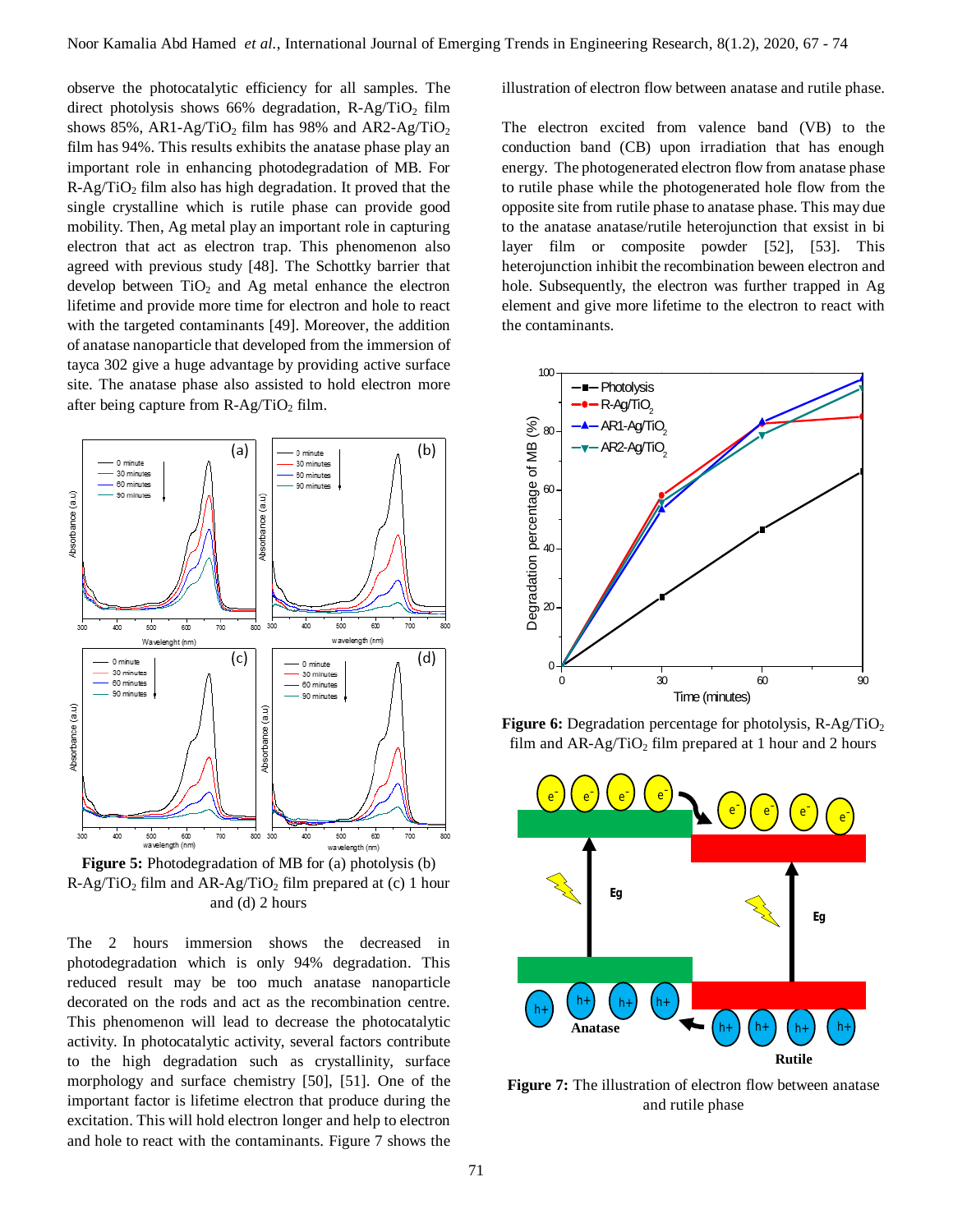Noor Kamalia Abd Hamed *et al.*, International Journal of Emerging Trends in Engineering Research, 8(1.2), 2020, 67 - 74

## **5. CONCLUSION**

Mixed anatase/rutile Ag doped titanium dioxide  $(TiO<sub>2</sub>)$  film was successfully fabricated by using two simple steps. This was done to determine the best layer build up anatase nanoparticle decorated on flowerlike Ag doped rutile in  $TiO<sub>2</sub>$ and to determine the best degradation rate. The XRD characterization showed the anatase phase peaks were able to be produce on rutile phase by the immersion immersion of tayca 320 solution. Furthermore, the characterization of FESEM showed the flowerlike structure growth on all samples and anatase particle decorated on top of the flowers. The EDX characterization proved there were no foreign elements beside  $TiO<sub>2</sub>$ . Finally, the photodegradation of  $AR-Ag/TiO<sub>2</sub>$  successfully shows the degradation rate of MB. The immersed sample was proven to show successful degradation rate as the methylene blue (MB) dye almost degraded completely in 90 minutes. The optimum immersion of 1 hours shows the best photodegradation and achieved 100 percent degradation in 90 minutes. In conclusion, this project has proven that the simple immersion method can produced mixed anatase/rutile Ag doped titanium dioxide  $(TiO<sub>2</sub>)$  film for enhance photocatalytic activity. The combination between mixed phase and Ag metal can provide more lifetime to the excited electron that act as electron trapped. Moreover, the decorated anatase also enhance the active surface site for photocatalytic activity take place. This film has a promising properties for waste water treatment for the industries.

## **ACKNOWLEDGEMENT**

The authors acknowledge the financial support given by the Research University Grant from Universiti Tun Hussein Onn (MDR Vot H471 and GPPS Vot U958). The author would also like to thank Center for Instrumental Analysis, Shizuoka University, Hamamatsu, Japan for the characterization equipment.

## **REFERENCES**

- [1] U. G. Akpan and B. H. Hameed, **Parameters affecting the photocatalytic degradation of dyes using TiO2-based photocatalysts: a review**, *Journal of hazardous materials*, vol. 170, no. 2–3, pp. 520–529, 2009.
- [2] N. H. H. Hairom, A. W. Mohammad, L. Y. Ng, and A. A. H. Kadhum, **Utilization of self-synthesized ZnO nanoparticles in MPR for industrial dye wastewater treatment using NF and UF membrane**, *Desalination and Water Treatment*, vol. 54, no. 4–5, pp. 944–955, 2015.
- [3] U. G. Akpan and B. H. Hameed, **Parameters affecting the photocatalytic degradation of dyes using TiO2-based photocatalysts: A review**, *Journal of Hazardous Materials*, vol. 170, no. 2–3.

pp. 520–529, 2009.

- [4] S. Shoabargh, A. Karimi, G. Dehghan, and A. Khataee, **A hybrid photocatalytic and enzymatic process using glucose oxidase immobilized on TiO2/polyurethane for removal of a dye**, *Journal of Industrial and Engineering Chemistry*, vol. 20, no. 5, pp. 3150–3156, 2014.
- [5] M. A. Rauf and S. S. Ashraf, **Fundamental principles and application of heterogeneous photocatalytic degradation of dyes in solution**, *Chemical engineering journal*, vol. 151, no. 1–3, pp. 10–18, 2009.
- [6] K. H. Ng and C. K. Cheng, **A novel photomineralization of POME over UV-responsive TiO2 photocatalyst: kinetics of POME degradation and gaseous product formations**, *RSC Advances*, vol. 5, no. 65, pp. 53100–53110, 2015.
- [7] H. Dong *et al.*, **An overview on limitations of TiO2-based particles for photocatalytic degradation of organic pollutants and the corresponding countermeasures**, *Water Research*, vol. 79. Elsevier Ltd, pp. 128–146, 2015.
- [8] J. H. Park, S. Kim, and A. J. Bard, **Novel carbon-doped TiO2 nanotube arrays with high aspect ratios for efficient solar water splitting**, *Nano letters*, vol. 6, no. 1, pp. 24–28, 2006.
- [9] Y. Tao *et al.*, **Synthesis of Nanostructured TiO<sup>2</sup> Photocatalyst with Ultrasonication at Low Temperature**, *Journal of Materials Science and Chemical Engineering*, vol. 03, no. 01, pp. 29–36, 2015.
- [10] M. AHMAD, **Low temperature and normal pressure growth of rutile-phased TiO2 nanorods/nanoflowers for DSC application prepared by hydrothermal method**, *Journal of Advanced Research in Physics*, vol. 3, no. 2, pp. 2011–2013, 2012.
- [11] X. H. Ning *et al.*, **Flower-shaped TiO2 clusters for highly efficient photocatalysis**, *RSC Advances*, vol. 7, no. 55, pp. 34907–34911, 2017.
- [12] A. Primo, T. Marino, A. Corma, R. Molinari, and H. García, **Efficient visible-light photocatalytic water splitting by minute amounts of gold supported on nanoparticulate CeO2 obtained by a biopolymer templating method**, *Journal of the American Chemical Society*, vol. 133, no. 18, pp. 6930–6933, 2011.
- [13] M. C. Wu *et al.*, **Nitrogen-doped anatase nanofibers decorated with noble metal nanoparticles for photocatalytic production of hydrogen**, *ACS Nano*, vol. 5, no. 6, pp. 5025–5030, 2011.
- [14] A. Folli, **TiO2 photocatalysis in Portland cement systems: fundamentals of self cleaning effect and air pollution mitigation**, *University of Aberdeen, Scotland*, 2010.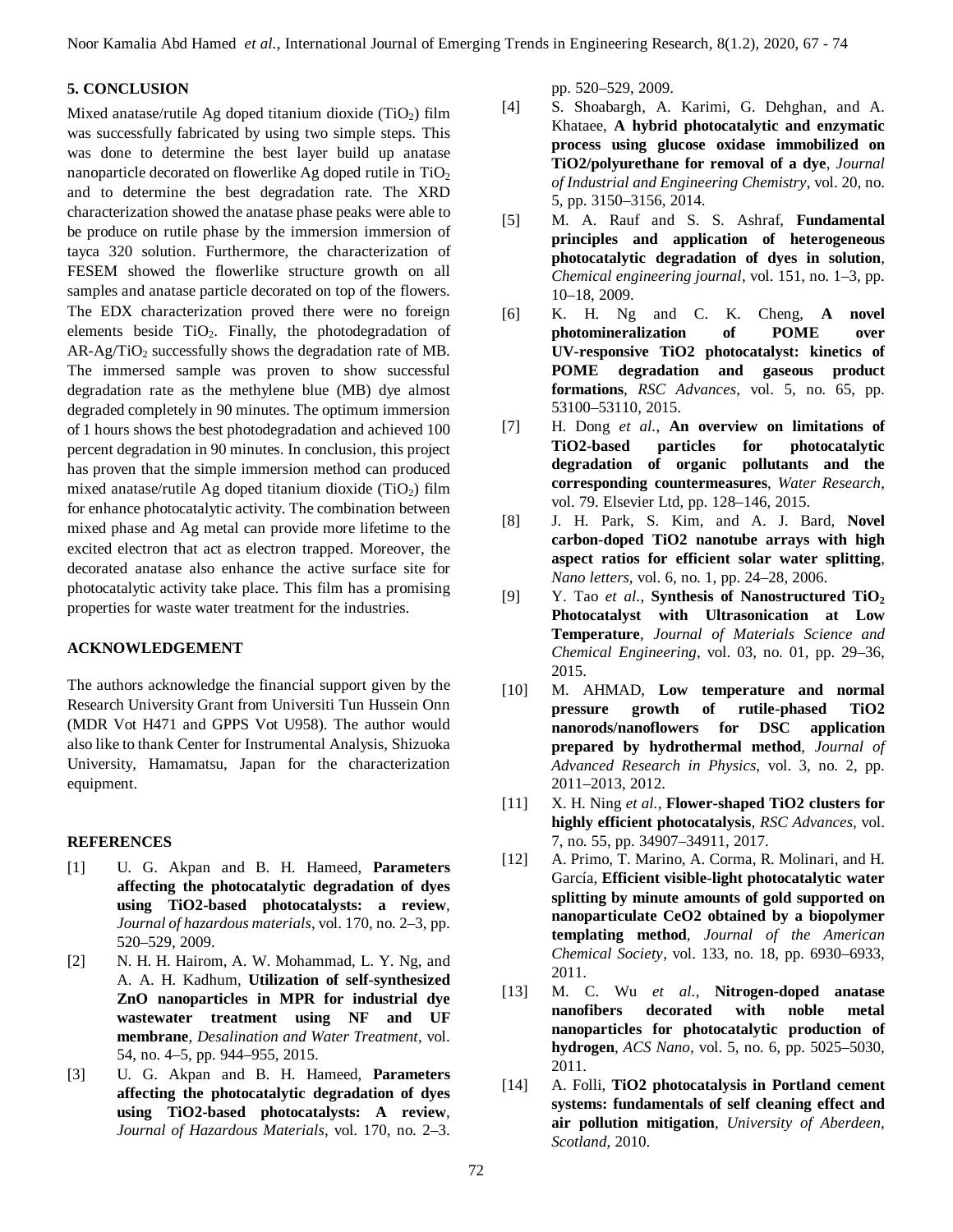- [15] F. H. Mustapha *et al.*, **New insight into self-modified surfaces with defect-rich rutile TiO2 as a visible-light-driven photocatalyst**, *Journal of Cleaner Production*, vol. 168, pp. 1150–1162, 2017.
- [16] O. Diwald, T. L. Thompson, T. Zubkov, E. G. Goralski, S. D. Walck, and J. T. Yates, **Photochemical activity of nitrogen-doped rutile TiO2(110) in visible light**, *Journal of Physical Chemistry B*, vol. 108, no. 19, pp. 6004–6008, 2004.
- [17] J. Zhang, P. Zhou, J. Liu, and J. Yu, **New understanding of the difference of photocatalytic activity among anatase, rutile and brookite TiO2**, *Physical Chemistry Chemical Physics*, vol. 16, no. 38, pp. 20382–20386, 2014.
- [18] W. Zhao, C. Luan, X. Ma, X. Feng, L. He, and J. Ma, **Characterization of niobium-doped titania epitaxial films deposited by metalorganic chemical vapor deposition**, *Materials Characterization*, vol. 137, pp. 263–268, 2018.
- [19] T. A. Saleh and V. K. Gupta, **Photo-catalyzed degradation of hazardous dye methyl orange by use of a composite catalyst consisting of multi-walled carbon nanotubes and titanium dioxide**, *Journal of colloid and interface science*, vol. 371, no. 1, pp. 101–106, 2012.
- [20] A. Ramchiary and S. K. Samdarshi, **Ag deposited mixed phase titania visible light photocatalyst–Superiority of Ag-titania and mixed phase titania co-junction**, *Applied Surface Science*, vol. 305, pp. 33–39, 2014.
- [21] M. H. Mamat, M. Z. Sahdan, Z. Khusaimi, A. Z. Ahmed, S. Abdullah, and M. Rusop, **Influence of doping concentrations on the aluminum doped zinc oxide thin films properties for ultraviolet photoconductive sensor applications**, *Optical Materials*, vol. 32, no. 6, pp. 696–699, 2010.
- [22] R. A. Zayadi and F. A. Bakar, **Comparative study on the performance of Au/F-TiO2 photocatalyst synthesized from Zamzam water and distilled water under blue light irradiation**, *Journal of Photochemistry and Photobiology A: Chemistry*, vol. 346, pp. 338–350, 2017.
- [23] L. G. Devi and R. Kavitha, **A review on plasmonic metal⿿ TiO2 composite for generation, trapping, storing and dynamic vectorial transfer of photogenerated electrons across the Schottky junction in a photocatalytic system**, *Applied surface science*, vol. 360, pp. 601–622, 2016.
- [24] A. Guillén-Santiago, S. A. Mayén, G. Torres-Delgado, R. Castanedo-Pérez, A. Maldonado, and M. de la L. Olvera, **Photocatalytic degradation of methylene blue using undoped and Ag-doped TiO2 thin films deposited by a sol–gel process: Effect of the ageing time of the starting solution and the film thickness**, *Materials Science and Engineering: B*, vol. 174, no. 1–3, pp. 84–87, 2010.
- [25] M. Ahamed, M. A. M. Khan, M. J. Akhtar, H. A.

Alhadlaq, and A. Alshamsan, **Ag-doping regulates the cytotoxicity of TiO2 nanoparticles via oxidative stress in human cancer cells**, *Scientific Reports*, vol. 7, no. 1, pp. 1–14, 2017.

- [26] F. Paquin, J. Rivnay, A. Salleo, N. Stingelin, and C. Silva, **Multi-phase semicrystalline microstructures drive exciton dissociation in neat plastic semiconductors**, *J. Mater. Chem. C*, vol. 3, no. 207890, pp. 10715–10722, 2015.
- [27] V. Madhavi, P. Kondaiah, and M. R. G., **Influence of silver nanoparticles on titanium oxide and nitrogen doped titanium oxide thin films for sun light photocatalysis**, *Applied Surface Science*, vol. 436, pp. 708–719, 2018.
- [28] I. J. Gomez, B. Arnaiz, M. Cacioppo, F. Arcudi, and M. Prato, **Nitrogen-doped Carbon Nanodots for bioimaging and delivery of paclitaxel**, *Journal of Materials Chemistry B*, vol. 6, no. 35, pp. 7634–7639, 2018.
- [29] M. Pelaez *et al.*, **A review on the visible light active titanium dioxide photocatalysts for environmental applications**, *Applied Catalysis B: Environmental*, vol. 125. pp. 331–349, 2012.
- [30] S. Demirci, T. Dikici, M. Yurddaskal, S. Gultekin, M. Toparli, and E. Celik, **Synthesis and characterization of Ag doped TiO 2 heterojunction films and their photocatalytic performances**, *Applied Surface Science*, vol. 390, pp. 591–601, 2016.
- [31] S. C. Padmanabhan *et al.*, **A simple sol - Gel processing for the development of high-temperature stable photoactive anatase titania**, *Chemistry of Materials*, vol. 19, no. 18, pp. 4474–4481, 2007.
- [32] S. Perumal, K. MonikandaPrabu, C. G. Sambandam, and A. P. Mohamed, **Synthesis and characterization studies of solvothermally synthesized undoped and Ag-doped TiO2 nanoparticles using toluene as a solvent**, *Journal of Engineering Research and Applications*, vol. 4, no. 7, pp. 184–187, 2014.
- [33] M. Kang, **The superhydrophilicity of Al–TiO2 nanometer sized material synthesized using a solvothermal method**, *Materials Letters*, vol. 59, no. 24–25, pp. 3122–3127, 2005.
- [34] P. Chen, **A novel synthesis of Ti3+ self-doped Ag2O/TiO2 (p–n) nanoheterojunctions for enhanced visible photocatalytic activity**, *Materials Letters*, vol. 163, pp. 130–133, 2016.
- [35] J. Yu and J. C. Yu, **Photocatalytic Activity and Characterization of the Sol-Gel Derived Pb-Doped TiO 2 Thin Films**, *Journal of Sol-Gel Science and Technology*, pp. 39–48, 2002.
- [36] A. Fujishima, T. N. Rao, and D. A. Tryk, **Titanium dioxide photocatalysis**, *Journal of photochemistry and photobiology C: Photochemistry reviews*, vol. 1, no. 1, pp. 1–21, 2000.